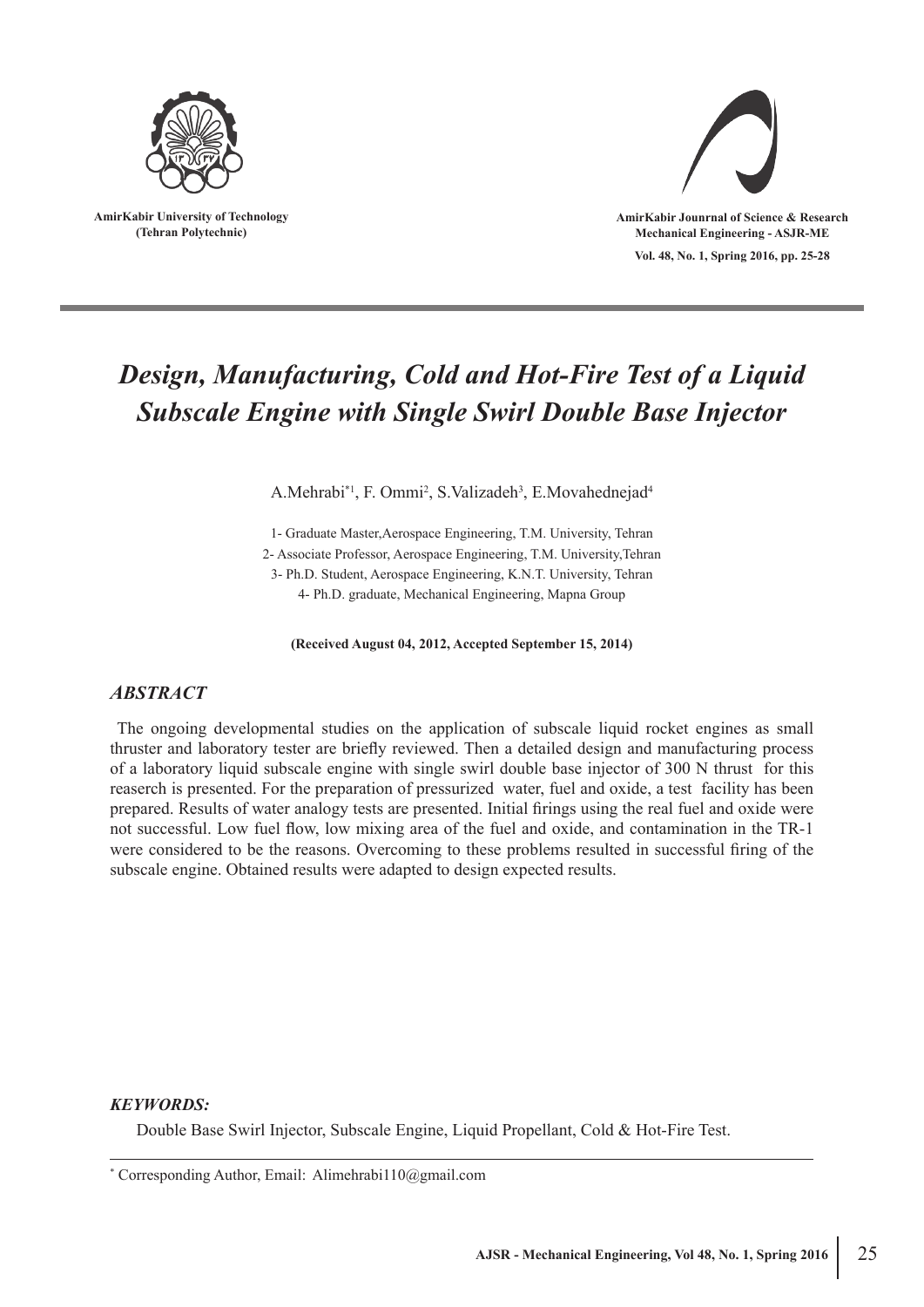## **1- INTRODUCTION**

The best way to conduct a hot firing test before operational use of propulsion systems, is using a actual (full-scale) motor. But in fact, this is a rather exhaustive method in the viewpoints of cost and time, considering the recent economic constraint applied to the space industry programs. Due to the need to find effective methods to validate engine hardwares without ignoring it's main characteristics, a way is using a model (sub-scale) engine instead of the real engine in the tests. Today, many tests are done by using low-thrust engines in laboratories and space test centers and they have had very valuable results. However, the most important use of these engines is their application in space crafts Reaction-Control Systems [1].

### **2- MICROMOTOR DESIGN**

All stages of creating a new product , is affected by "requirements definition" directly and by results of its performance inversely. Micromotor design requirements will determine what the final product is going to do and what is better way to fulfill the mission? Therefore, in this section, general requirements, assignments, constraints, design philosophy and criteria are noted, so it is natural that the constraints of cost and time required for development of the project (in the design, manufacture, testing and using), reliability, and sometimes geometric constraints and user interface set are added to the above items. The best way in simplification and holistic approach in designing a complex set is identifying and dividing it into sub-sets or sub-systems. Basis of the subset creation is depending on the characteristics of the initial system and can not provide a specific formula for it [2].

Creating subsets of the liquid fuel micromotor is done on the basis of set assembling. Subsets resulting from this approach are different and complementary in terms of performance. Micromotor design subsystems that should be considered, include the spray set and the body set, in turn, the recent set consists of two parts; the combustion chamber and the nozzle. The main design parameters that should be measured and controlled are the micromotor nominal thrust, specific impulse (Is), combustion chamber pressure, temperature near the wall, the pressure behind the injectors, the injector flow rate, number of injectors, the ratio of propellant components (oxidizer to fuel) and the cooling fluid inlet temperature. However, other parameters can be controlled in design, by the fulfillment of the above parameters and by using the experimental results, the other parameters are within permissible range.

 In this study, for micromotor, the TM-185 as fuel and the Ak-27 is used as oxidizer for hot-fire testing. Engine operating time is considered 10 seconds. Engine specifications are presented in Table 1.

| Table 1. Characteristics of micromotor              |       |            |
|-----------------------------------------------------|-------|------------|
| Characteristics of the engine                       | value | unit       |
| Fuel mass ratio( $o/f$ )                            | 4.5   |            |
| Gas pressure in the combustion<br>chamber           | 2.5   | <b>MPa</b> |
| Gas pressure in the nozzle exit                     | 0.04  | <b>MPa</b> |
| Diameter of the combustion<br>chamber Cross section | 30    | mm         |
| Nozzle throat diameter                              | 10    | mm         |
| Nozzle exit diameter                                | 30.5  | mm         |
| Chamber to the nozzle connecting<br>Arc             | 30    | mm         |
| Nozzle divergent portion length                     | 28    | mm         |
| Nozzle convergent portion length                    | 35    | mm         |
| Combustion chamber length                           | 130   | mm         |
| Total length of the engine                          | 190   | mm         |

#### **Table 1. Characteristics of micromotor**

### **3- SPRAYING COLD TEST**

To obtain enough experience about tests and ensuring about the correct spraying and formation of the spray umbrella, injectors fluid flow output compliance with the predicted values for the design, no leaks (in the fuel inlet ducts, pressure ports, injector plate and the plate between injectors), the motor assembly was tested under simulated test conditions by water and nitrogen.

### **4- HOT-FIRING TEST**

Self ignited fuel, fuel and oxidizers tanks were charged and their pressures were set. In the first test, despite oxidizer and fuel injection, ignition failed. Because the engine is single-injector and fuel mixing percentage is lower than multi-injector engines, the motor starting was faced with problems. They are: low fuel flow rate in compared with the oxidizer flow rate, impurities in the self ignited fuel TR-1 that cause clogging of the fuel injector. Recent event is the cause of the first reason. Again, by cleaning the injector orifice and reducing pressure and flow rate ratio of oxidizer to fuel, hotfiring test was successfully conducted with the results which are shown in Figure 1.